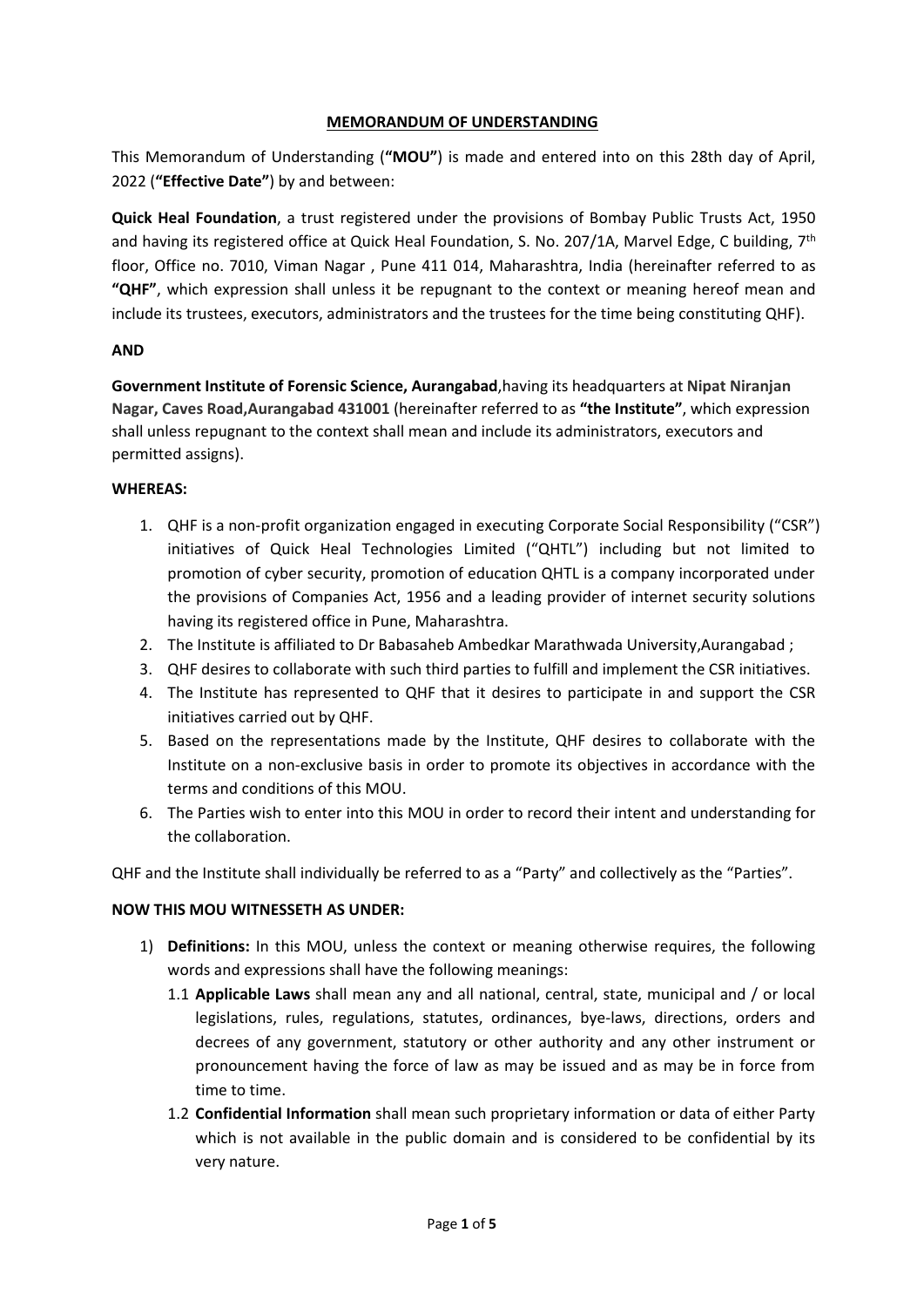- 1.3 **Intellectual Property Rights** shall mean all worldwide intellectual property rights, including without limitation, copyrights, trademarks, service marks, know-how and all other proprietary rights, whether registered or unregistered.
- 1.4 **MOU** shall mean this MOU, together with its Annexures, as may be supplemented, amended, restated or replaced from time to time in accordance with this MOU.
- 1.5 **Term** shall have the meaning ascribed to it in clause 3.
- 2) **Scope:** The Parties have entered into this MOU on a non-exclusive basis in order to carry out such responsibilities, as more particularly detailed in Annexure A of this MOU. Unless otherwise indicated in Annexure A of this MOU or expressly agreed in writing between the Parties, QHF and the Institute will fulfill its respective obligations herein, respectively at their sole expense and without any cost to the other Party.
- 3) **Term and Termination:** This MOU will be valid and binding on the Parties for a period of one year commencing from the Effective Date unless otherwise terminated in accordance with this MOU. Either Party may terminate this MOU for convenience by providing a written notice of thirty (30) days to the other Party. Without prejudice to any other rights and remedies available to it hereunder or at law, QHF may at its sole discretion terminate this MOU immediately upon providing written notice to the Institute if the Institute is in breach of its obligations hereunder and such breach is not cured within seven (07) days from notice of receipt by QHF informing about such breach. Upon termination or expiry of this MOU, both the Parties will be relieved of their obligations save such liabilities that accrue prior to the termination or expiry of this MOU.
- 4) **Representations and Warranties:** Each of the Parties represents and warrants that it has the capacity to enter into this MOU and perform this MOU and all activities contemplated herein.
- 5) **Confidentiality:** Any information exchanged between the Parties, which is of proprietary and confidential nature, whether or not marked as such,will be treated as Confidential Information. The Parties will protect and maintain the secrecy of Confidential Information exchanged between them and shall disclose the Confidential Information only to its authorized personnel on a need to know basis. Either Party will send a reasonable prior written intimation to the other Party in the event either Party intends to make any public release / statement with regard to this MOU and / or matters contemplated herein.
- 6) **Intellectual Property Rights:** Each Party is the sole and exclusive owner of its Intellectual Property Rights and will not dispute the ownership in Intellectual Property Rights of the other Party. The Parties will seek each other's prior written approval in the event one Party seeks access to the intellectual property of the other Party. The approval to such access, if granted, will be solely for the purposes of this MOU and will notbe construed as any transfer of ownership or grant of license.
- 7) **Indemnity:** Each Party will indemnify the other Party from and against third party claim or loss of direct nature arising out of such Party's breach of the provisions of this MOU.
- 8) **Limitation of Liability:**TO THE MAXIMUM EXTENT PERMITTED BY APPLICABLE LAW, IN NO EVENT WILL EITHER PARTY HAVE ANY LIABILITY TO THE OTHER PARTY FOR ANY INDIRECT, INCIDENTAL, SPECULATIVE, SPECIAL OR CONSEQUENTIAL DAMAGES ARISING OUT OF OR IN CONNECTION WITH THIS MOU. The total aggregate liability of one Party towards the other Party will not in any event exceed the sums actually incurred by the Party so liable in performing its respective obligations hereunder.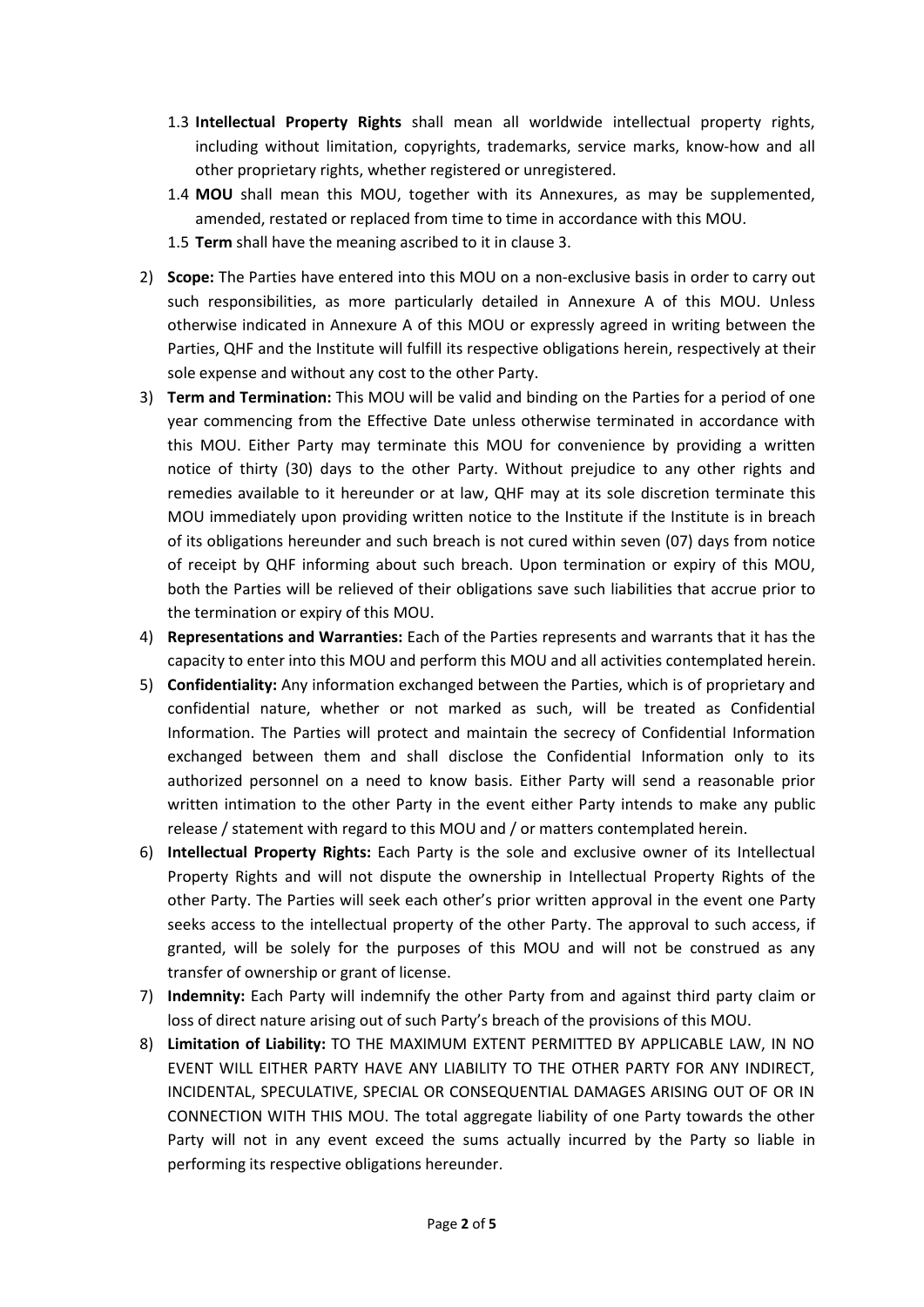- 9) **Governing Law and Jurisdiction:** This MOU will be governed by the laws of India. The Parties submit themselves to the exclusive jurisdiction of the courts of Pune, India.
- 10) **Force Majeure:** Neither Party will be liable for failure to perform its obligations during any period if performance is delayed or rendered impracticable or impossible due to circumstances beyond that Party's reasonable control.
- 11) **Relationship between Parties:** The relationship of the Parties willbe on a principal to principal basis. Nothing contained herein is intended to constitute any partnership, joint venture, agency or other relationship between the Parties. QHF will not have legal or other relationship whatsoever with the personnel of the Institute in performing its obligations herein.
- 12) Notices: Any notice required to be given by either Party under this MOU shall be in writing and sent by registered mail directed to the following address. In the event any notice is sent by fax mail or telex it will be followed by a confirmation copy. The names of personnel of both the Parties mentioned in this clause will be deemed to be single point of contact between both the Parties for the purposes of this MOU.

To QHF:

Attention : Sugandha Dani Address: 501, The Metropolitan, Wakadewadi, Shivajinagar, Pune - 411005 Tel Nos.: +91 7219002547 E-mail address: Sugandha.dani@quickhealfoundation.org

To Institute : Government Institute of Forensic Science, Aurangabad Attention: Dr. Charansing N. Kayte Address: Nipat Niranjan Nagar, Caves Road,Aurangabad 431001 Tel Nos.: 7798966003/9423451303 E-mail address:digitalandcyber@gmail.com

A notice given in accordance with this clause is deemed to be received:

- (i) If hand delivered, on delivery.
- (ii) If sent by prepaid post, 5 (five) days after date of posting; or
- (iii) If sent by e-mail, when the sender's system generates a message confirming successful transmission of the notice.
- 13) **Waiver:** Failure to enforce a provision of this MOU will not constitute a waiver.
- 14) **Compliance with Applicable Laws:** Each Party shall comply with the requirements of Applicable Laws while performing its obligations hereunder.
- 15) **Cumulative Rights:** Except as expressly provided herein, the rights, powers and remedies provided in this MOU are cumulative and not exclusive of any rights, powers and remedies provided by law.
- 16) **Assignment:** QHF may assign or transfer its rights and obligations hereunder to any third party without obtaining consent of the Institute.
- 17) **Miscellaneous:** This MOU: (a) may not be modified or amended, except by mutual written agreement of the Parties; (b) may be executed and delivered in counterparts, including by fax or email, each of which will be deemed an original; (c) has provisions which are severable and distinct from the others and if at any time one or more of such provisions is or becomes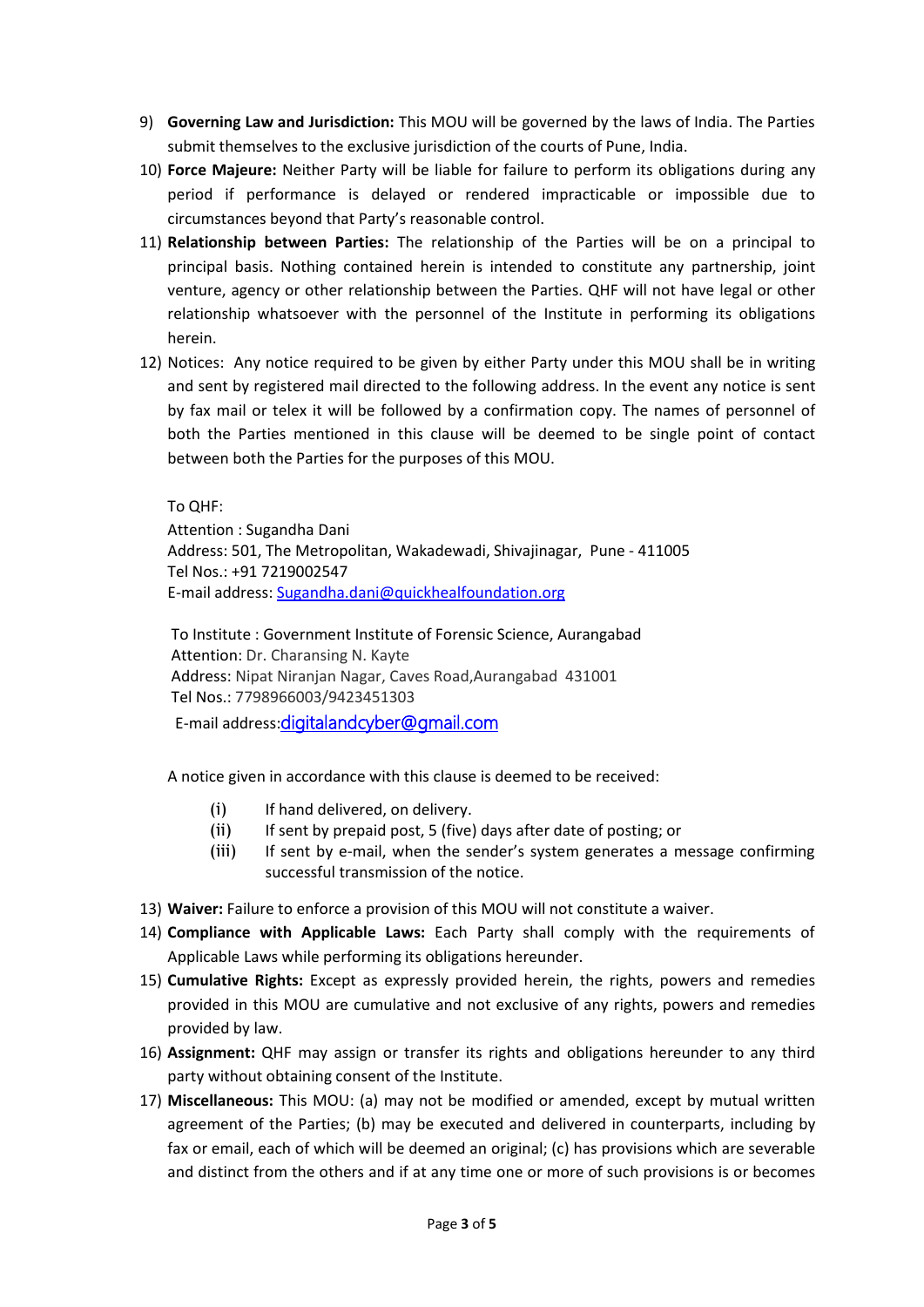invalid, void and/or illegal the enforceability of the remaining provisions hereof will not in any way be affected or impaired thereby; and (d) constitutes the entire understanding between the Parties in relation to the subject matter hereof and supersedes any previous agreement or negotiations between the Parties.

**IN WITNESS WHEREOF,** THE PARTIES HAVE CAUSED THIS MOU TO BE EXECUTED THROUGH THEIR DULY AUTHORIZED REPRESENTATIVES AS OF THE DATE WRITTEN FIRST HEREINABOVE.

For **Quick Heal Foundation** For **Government Institute of**

Authenticated through Leegality.com (BdHWsK4)

Designation: Program Manager Designation: Director Ajay Shirke Date: Mon May 02 10:02:21 IST 2022

**Forensic Science, Aurangabad**

Authorized Signatory **Authorized Authorized Signatory** Authorized Signatory

**Name: Mr.Ajay Shirke** 2022 Mon May 02 10:02:21 IST **Name: Dr. A.S. Khemnar** 

Witness: Sugandha Dani Mitness: Dr. Charansing N. Kayte

## **ANNEXURE A – SCOPE**

## 1) **Project Details:** The project details are as follows:

# **1. Earn & Learn: Cyber Security Awareness Campaign**

## **Eligibility: computer science student**

**Objective:** To appoint IT students as volunteers and groom them by giving required training of personality development which includes public speaking skills, confidence building, presentation skills and team building and spread cyber security awareness among school children through them.

## **Project timeline\*:**

April 2<sup>nd</sup> Week: Meeting to brief about project and timelines to be followed. April 4<sup>th</sup> Week: Receive documents from institution. May & June - Teacher orientation (As per schedule decided mutually May, June – Student orientation by teachers Actual project timeline Week 1 – Volunteer Training Week 2 – Mock / Demo session Week 3 – Approval for activities Week 4 – Week 12 – Presentation, leaflet download, activities Week 13,14 – Report submission Week 21 – Conclave

\* *Actual project timelines may vary in the course of execution and implementation of the project. In such an event, the Parties shall mutually agree in writing on the definite project timelines.*

Authenticated through Leegality.com (M3n6No2) Dr. A.S. Khemnar Date: Wed May 04 12:01:45 IST 2022